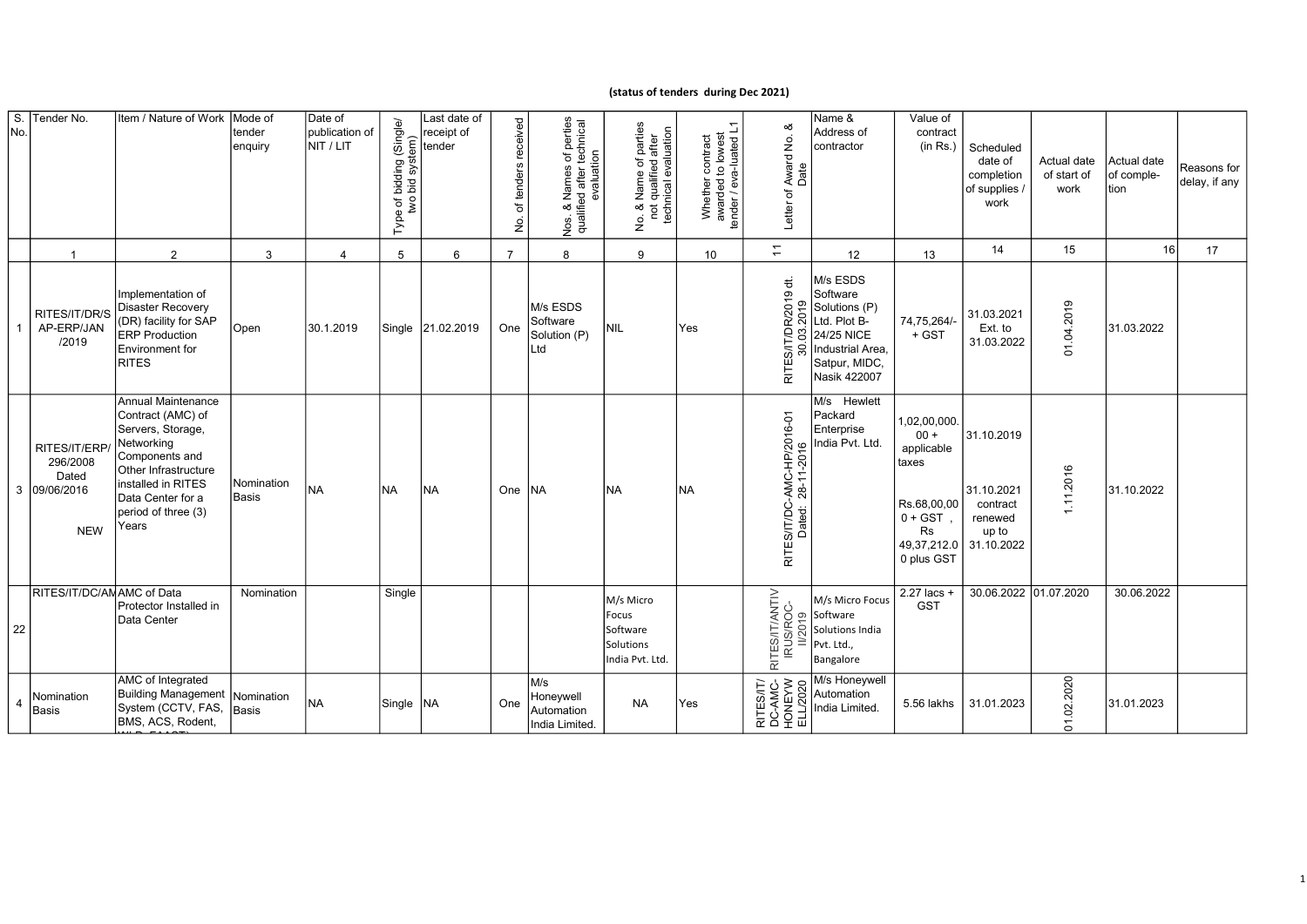| S.<br>No.      | Tender No.                                  | Item / Nature of Work                                             | Mode of<br>tender<br>enquiry | Date of<br>publication of<br>NIT / LIT | Type of bidding (Single/<br>two bid system) | Last date of<br>receipt of<br>tender | received<br>of tenders<br>ġ | Nos. & Names of perties<br>qualified after technical<br>evaluation | No. & Name of parties<br>not qualified after<br>technical evaluation | Whether contract<br>awarded to lowest<br>tender / eva-luated L1 | య<br>Award No.<br>Date<br>Letter of                        | Name &<br>Address of<br>contractor       | Value of<br>contract<br>(in Rs.)                             | Scheduled<br>date of<br>completion<br>of supplies /<br>work | Actual date<br>of start of<br>work | Actual date<br>of comple-<br>tion | Reasons for<br>delay, if any          |
|----------------|---------------------------------------------|-------------------------------------------------------------------|------------------------------|----------------------------------------|---------------------------------------------|--------------------------------------|-----------------------------|--------------------------------------------------------------------|----------------------------------------------------------------------|-----------------------------------------------------------------|------------------------------------------------------------|------------------------------------------|--------------------------------------------------------------|-------------------------------------------------------------|------------------------------------|-----------------------------------|---------------------------------------|
|                | $\overline{1}$                              | 2                                                                 | 3                            | 4                                      | 5                                           | 6                                    | $\overline{7}$              | 8                                                                  | 9                                                                    | 10                                                              | $\overline{a}$                                             | 12                                       | 13                                                           | 14                                                          | 15                                 | 16                                | 17                                    |
| 23             | RITES/IT/Intern<br>et/ROC-II/2019           | Internet bandwidth<br>for ROC II                                  | Nomination<br>Basis          |                                        |                                             |                                      |                             |                                                                    |                                                                      |                                                                 | RITES / IT / Internet /<br>ROC II / 2019 dt.<br>16/05/2019 | M/s Powergrid<br>Corpn.,<br>Gurgaon      | 5,79,968/- +<br><b>GST</b>                                   | May. 2022                                                   | May. 2019                          | $May-22$                          |                                       |
| $\overline{2}$ | RITES/IT/Intern<br>et/ROC-II/2019           | Internet bandwidth<br>for ROC II                                  | Nomination<br>Basis          |                                        |                                             |                                      |                             |                                                                    |                                                                      |                                                                 | RITES / IT /<br>Internet / ROC II /<br>2019 dt. 14.11.2019 | M/s Railtel<br>Corporation of<br>India   | $1,80,000/-$ +<br><b>GST</b>                                 | 26.11.2020<br>Ext. to<br>26.11.2021                         | 27.11.2019                         | 26.11.2021                        | completed.E<br>xtension in<br>process |
| $\overline{7}$ | RITES/IT/Intern<br>et / ADDL /<br>2018      | Internet bandwidth<br>for ROC I                                   | Nomination                   | INA.                                   | INA                                         | İNA                                  | <b>NA</b>                   | <b>INA</b>                                                         | lna                                                                  | <b>NA</b>                                                       | RITES/IT/Internet<br>/ ADDL / 2017<br>22.12.2017           | M/s Powergrid<br>Corpn of India<br>Ltd   | 10.8 lakhs +<br>taxes<br>Concluded<br>Rs. 5.62<br>lakhs p.a. | 3.1.2022<br>(Concl).<br>New wef<br>21/8/2020                |                                    | 03.01.2022                        | completed.E<br>xtension in<br>process |
|                | RITES/IT/INTE<br>8 RNET/BSNL/20<br>18       | Internet bandwidth<br>for ROC I                                   | Nomination<br>Basis          | 2.2.2019                               |                                             |                                      |                             | M/s BSNL Ltd M/s BSNL                                              | Ltd                                                                  |                                                                 | Progress<br>$\mathbf{u}$                                   | M/s BSNL Ltd                             | 10.8 lakhs +<br>taxes                                        | 2.2.2022                                                    |                                    | 02.02.2022                        |                                       |
| 5              | RITES/IT/AMC/<br>COMP-<br><b>PERIP/2020</b> | Supply of 5 No. AMC<br>Engineers and AMC<br>of Printers/ Plotters | Open Tender   NA             |                                        | INA.                                        | <b>NA</b>                            | <b>NA</b>                   | <b>INA</b>                                                         | <b>NA</b>                                                            | Yes                                                             | RITES/IT/AMC<br>/COMP-<br>PERIP/2020<br>dt. 28/11/2020     | M/s Delphi<br>Infosolutions<br>Pvt. Ltd. | 18.46 lakhs.<br>Extension<br>upto feb<br>2022                | Feb-22                                                      | 2020<br>Dec.                       | Feb-22                            |                                       |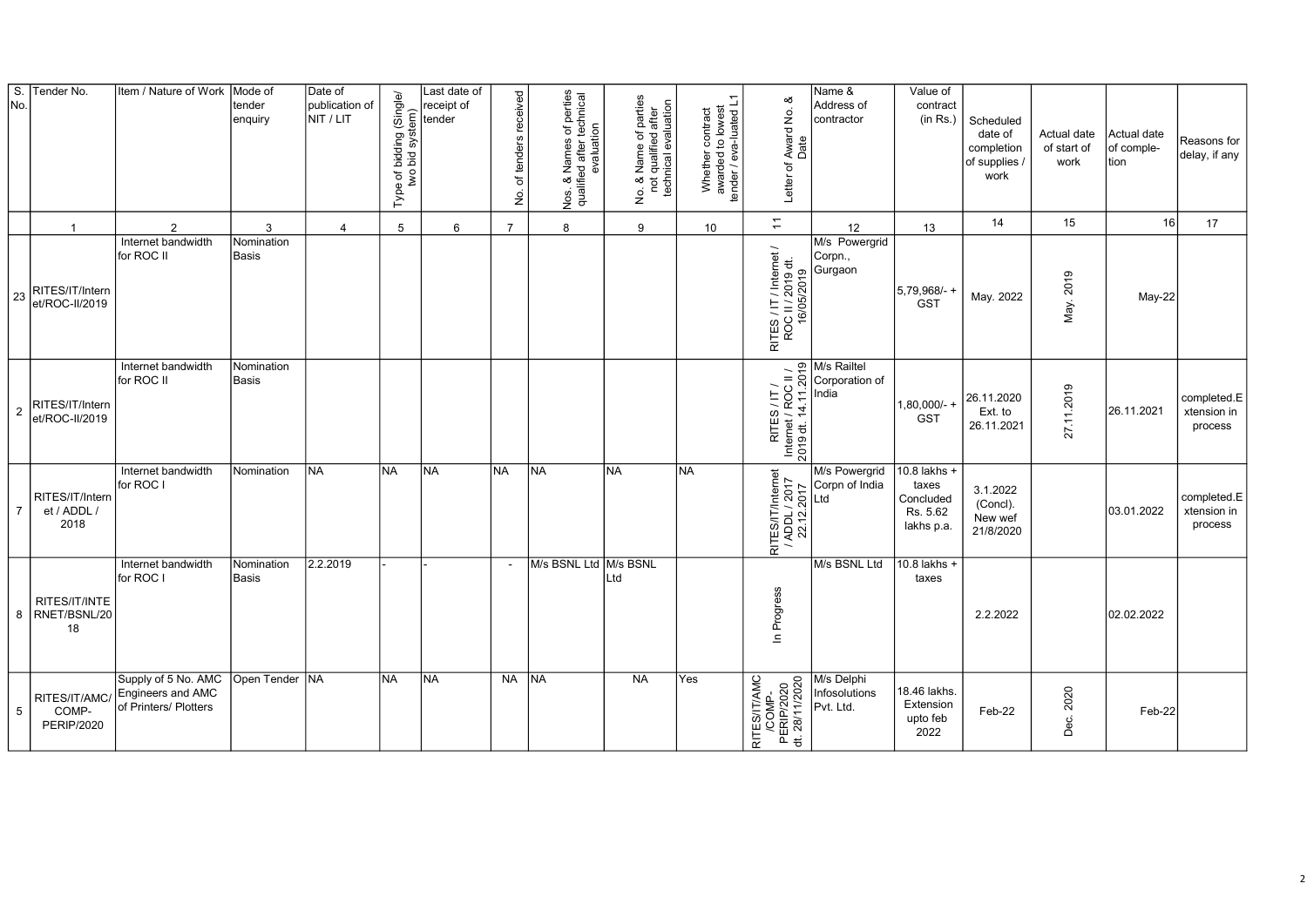| $\overline{\mathsf{s}}$ .<br>No. | Tender No.                    | Item / Nature of Work                                                                                                    | Mode of<br>tender<br>enquiry | Date of<br>publication of<br>NIT / LIT | Type of bidding (Single/<br>two bid system) | Last date of<br>receipt of<br>tender | of tenders received<br>ِ<br>ع | Nos. & Names of perties<br>qualified after technical<br>evaluation                                                                                       | No. & Name of parties<br>not qualified after<br>technical evaluation | Whether contract<br>awarded to lowest<br>tender / eva-luated L1 | ∞<br>Award No.<br>Date<br>Letter of                  | Name &<br>Address of<br>contractor                                                                       | Value of<br>contract<br>(in Rs.)                                                                                               | Scheduled<br>date of<br>completion<br>of supplies /<br>work | Actual date<br>of start of<br>work | Actual date<br>of comple-<br>tion | Reasons for<br>delay, if any |
|----------------------------------|-------------------------------|--------------------------------------------------------------------------------------------------------------------------|------------------------------|----------------------------------------|---------------------------------------------|--------------------------------------|-------------------------------|----------------------------------------------------------------------------------------------------------------------------------------------------------|----------------------------------------------------------------------|-----------------------------------------------------------------|------------------------------------------------------|----------------------------------------------------------------------------------------------------------|--------------------------------------------------------------------------------------------------------------------------------|-------------------------------------------------------------|------------------------------------|-----------------------------------|------------------------------|
|                                  | $\overline{1}$                | $\overline{2}$                                                                                                           | 3                            | $\overline{4}$                         | 5                                           | 6                                    | $\overline{7}$                | 8                                                                                                                                                        | 9                                                                    | 10                                                              | $\overline{\div}$                                    | 12                                                                                                       | 13                                                                                                                             | 14                                                          | 15                                 | 16                                | 17                           |
| 6                                | Nomination<br>basis           | Implementation of<br>GepNIC under CPPP<br>in RITES for three<br>years                                                    | Nomination<br>basis          | <b>NA</b>                              | NA.                                         | <b>NA</b>                            | NA)                           | <b>NA</b>                                                                                                                                                | <b>NA</b>                                                            | <b>NA</b>                                                       | RITES/IT/e-<br>Procurement/ 2017<br>dated 23.06.2021 | NICSI, 6th<br>floor, Hall No.<br>283, NBCC<br>Tower, 15<br>Bhikaji Cama<br>Place, Delhi<br>110066        | 1st year<br>16,15,000/-<br>including<br>GST, 2nd<br>& 3rd year<br>each<br>8,12,000<br>including                                | Jan. 2021<br>Extn wef<br>Feb 2021                           | Nov. 2017                          | Jan-24                            |                              |
| 11                               | GeM                           | Cyberoam ROC-I                                                                                                           | GeM                          | 1.11.18                                |                                             | 4 12.11.2018                         | $\overline{4}$                | 1) MM9<br>Information<br>Technology<br>(P) Ltd.<br>(2) Esteem<br>Technologies<br>$(3)$ VIBS<br>Infosol (P)<br>Ltd.<br>(4) Pentacle<br><b>IT Solution</b> |                                                                      | ves                                                             | GEMC-511687747605004<br>dt. 19.11.2018               | M <sub>9</sub><br>Information<br>Technologies<br>(P) Ltd                                                 | 21,68,000/                                                                                                                     | Dec.2021                                                    |                                    | 31.12.2021                        | completed                    |
| 12                               | corporate<br>mailing (NICSI)  | Providing<br>infrastructure &<br>services for corporate<br>mailing                                                       | Nomination<br><b>Basis</b>   | <b>NA</b>                              | <b>NA</b>                                   | <b>NA</b>                            | <b>NA</b>                     | <b>NA</b>                                                                                                                                                | <b>NA</b>                                                            | <b>NA</b>                                                       | Proforma invoice No.<br>PMI/HR/8/889 dt. 13.03.2019  | NICSI, 6th<br>floor, Hall No.<br>283, NBCC<br>Tower, 15<br><b>Bhikaji Cama</b><br>Place, Delhi<br>110066 | $749000 +$<br>taxes for<br>2019-20<br>Rs. 680541<br>Including<br>GST (2020-<br>21). Year<br>2021-22 at<br>Rs. 6.29<br>plus GST | on going                                                    | 01.04.2019                         | 31.03.2022                        |                              |
| 13                               | RITES/IT/ISO-<br>27001/1/2018 | SELECTION OF<br><b>CERTIFICATION</b><br>AGENCY FOR ISO-<br>27001:2013<br><b>CERTIFICATION AT</b><br><b>RITES LIMITED</b> | Quotation                    | 14-09-2018                             | <b>NA</b>                                   | 23.10.2018                           | $\overline{4}$                | a. TUV SUD<br>South Asia<br>Pvt. Ltd.<br>b. Maverick<br>Quality<br>Advisory<br>Services Pvt.                                                             |                                                                      | Extended+R<br>: $W+K17$                                         | RITES/IT/ISO<br>27001/1/2018<br>Dated: 14/12/201     | M/s TUV-SUD<br>South Asia<br>Private Limited<br>374 Udyog<br>Vihar, Phase-<br>H.<br>Gurugram,            | Rs<br>274350.00<br>(Rupees<br>Two Lakh<br>Seventy<br>Four<br>Thousand                                                          | $Dec-21$                                                    |                                    |                                   | Dec-21 completed             |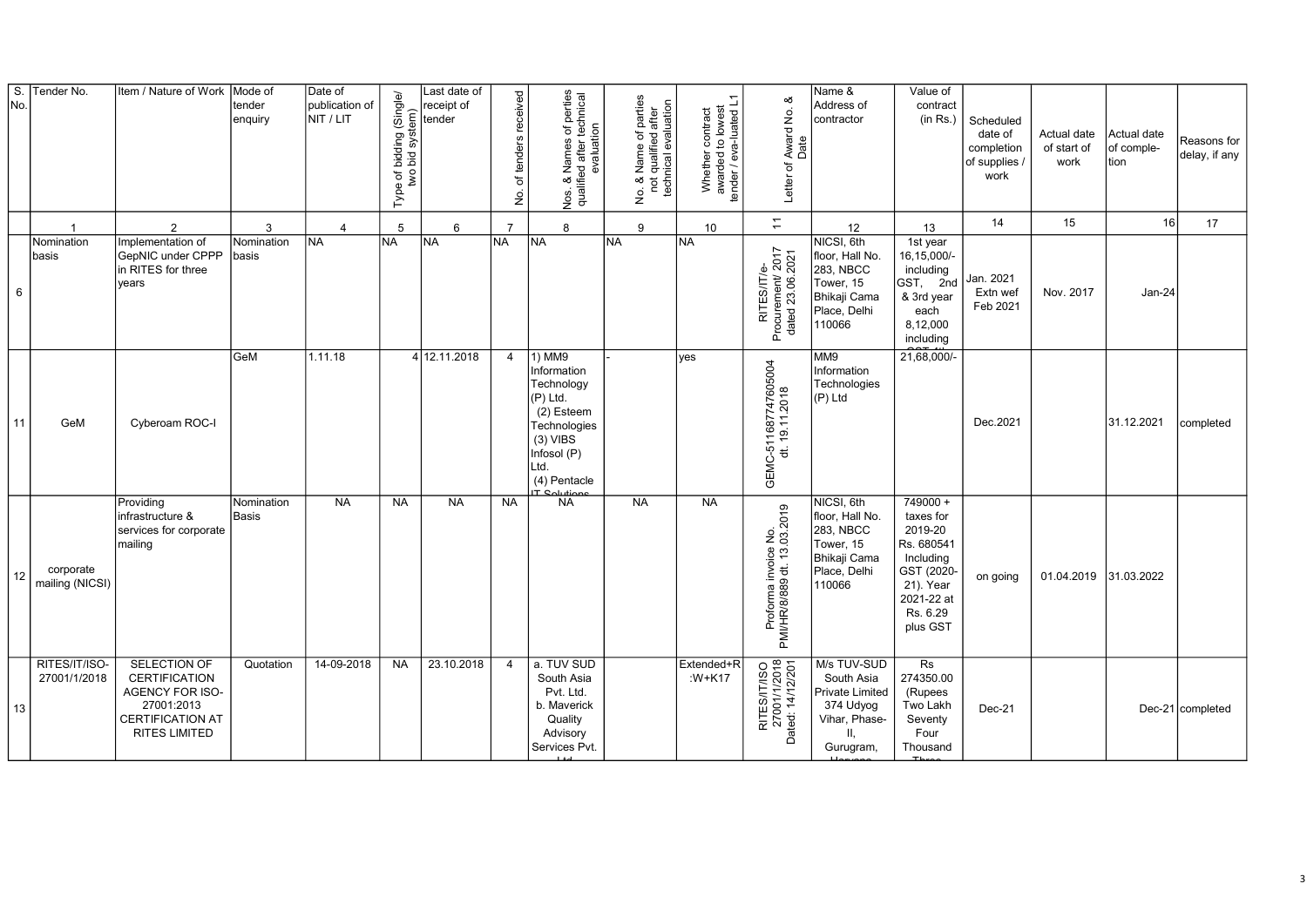| $\overline{\mathsf{s}}$ .<br>No. | Tender No.                                 | Item / Nature of Work                                                                                                                       | Mode of<br>tender<br>enquiry | Date of<br>publication of<br>NIT / LIT | Type of bidding (Single/<br>two bid system)<br>E) | Last date of<br>receipt of<br>tender | of tenders received<br>ġ | Nos. & Names of perties<br>qualified after technical<br>evaluation         | No. & Name of parties<br>not qualified after<br>technical evaluation<br>$\frac{1}{2}$ | Whether contract<br>awarded to lowest<br>tender / eva-luated L1<br>Whether | య<br>Award No.<br>Date<br>Letter of                                        | Name &<br>Address of<br>contractor                                                                                                             | Value of<br>contract<br>(in Rs.)                                       | Scheduled<br>date of<br>completion<br>of supplies /<br>work | Actual date<br>of start of<br>work       | Actual date<br>of comple-<br>tion | Reasons for<br>delay, if any |
|----------------------------------|--------------------------------------------|---------------------------------------------------------------------------------------------------------------------------------------------|------------------------------|----------------------------------------|---------------------------------------------------|--------------------------------------|--------------------------|----------------------------------------------------------------------------|---------------------------------------------------------------------------------------|----------------------------------------------------------------------------|----------------------------------------------------------------------------|------------------------------------------------------------------------------------------------------------------------------------------------|------------------------------------------------------------------------|-------------------------------------------------------------|------------------------------------------|-----------------------------------|------------------------------|
|                                  | -1                                         | $\overline{2}$                                                                                                                              | 3                            | $\overline{4}$                         | 5                                                 | 6                                    | $\overline{7}$           | 8                                                                          | 9                                                                                     | 10                                                                         | $\overline{\tau}$                                                          | 12                                                                                                                                             | 13                                                                     | 14                                                          | 15                                       | 16                                | 17                           |
| 14                               | $\sim$                                     | Class III DSC                                                                                                                               | limited                      |                                        | single                                            | $\sim$                               | 3                        | 1. M/s<br>Verasys<br>Technolgies<br>(P) Ltd.<br>2. M/s<br><b>GNFC Ltd.</b> | $\sim$                                                                                | N/A                                                                        |                                                                            | M/s GNFC<br>Ltd., 403,<br><b>GNFC</b> Info<br>Tower,<br>Ahmedabad                                                                              | Rs.10,35,00<br>$0 + GST$                                               | Apr-23                                                      | 6.1.2020                                 | 5.1.2023                          |                              |
| 15                               | RITES/IT/ERP/<br><b>SAP/JAN 2018</b>       | Appointment of<br>service provider for<br>providing SAP ERP<br>Application<br>maintenance &<br>support services at<br><b>RITES</b>          | Open tender                  | 01.06.2019                             |                                                   | Single 26.06.2019                    | 2                        | $1)$ M/s<br>SilverTouch<br>Technologies,<br>$2)$ M/s<br>VistaramLtd.       | M/s Vistarem Yes<br>Ltd.                                                              |                                                                            | >/SAP/AMS20<br>08.2019<br>RP)<br>$\overline{4}$<br>RITES/IT/EF<br>18 dt. 1 | M/s Silver<br>Touch<br>Technologies<br>Ltd, 2nd floor,<br>Saffron Tower,<br>Near<br>Panchwati<br>Circle,<br>Ahmedabad,<br><b>Gujrat 380006</b> | Rs.1960000<br>$0/-+GST$                                                | 13.08.2021.<br>Extn wef<br>14.08.2021<br>to<br>13.08.2022   | 4.08.2019                                | ongoing<br>13.08.2022             |                              |
| 16                               | ICE/369/2019<br><b>DATED</b><br>23/12/2019 | RITES/IT/EOFF Hosting of E-office<br>Application for 5 years                                                                                | Nomination                   |                                        | Single                                            |                                      |                          | M/S<br>RAILTEL<br>CORPORATI<br>ON OF<br>INDIA LTD.<br><b>GURGAON</b>       |                                                                                       |                                                                            | RITES/IT/EOFFICE/36                                                        | <b>M/S RAILTEL</b><br>CORPORATIO<br>N OF INDIA<br>LTD.,<br>GURGAON                                                                             | 140,00,000/-<br>$+$ GST<br>$(28,00,000/-$<br>per year)                 | 31.10.2024                                                  | .11.2019<br>$\overleftarrow{\mathrm{o}}$ | 31.04.2024                        |                              |
| 17                               |                                            | RITES/IT/WEBS Hosting Services for<br><b>RITES Website and</b><br>Applications for 1<br>year + Extended for<br>further period of 2<br>years | Nomination                   |                                        | Single                                            |                                      |                          | M/S<br><b>RAILTEL</b><br>CORPORATI<br>ON OF<br><b>INDIA</b><br>LTD., PLOT  |                                                                                       |                                                                            | RITES/IT/WEB                                                               | M/S RAILTEL<br>CORPORATIO<br>N OF INDIA<br>LTD., PLOT<br>NO.<br>143, SECTOR-                                                                   | 11,30,000/-<br>$+$ GST :<br>Extension<br>Value<br>22,60,000/-<br>+ GST | 31.08.2020<br>31.08.2022                                    | 01.09.2019                               | 31.08.2022                        |                              |
| 18                               | RITES/IT/ANTI<br>VIRUS/ROC-<br>1/2020      | Procurements of<br>antivirus for ROC-I.                                                                                                     | GeM                          |                                        |                                                   |                                      |                          | M/s Mikroz<br>AS Solutions                                                 |                                                                                       |                                                                            | 18828212<br>dt. 11/02/2021<br>GEMC-51<br>16877                             | M/s Mikroz AS<br>Solutions                                                                                                                     | 415000.00<br>incl. of GST                                              | 01.02.2022                                                  | 02.02.2021                               | 01.02.2022                        |                              |